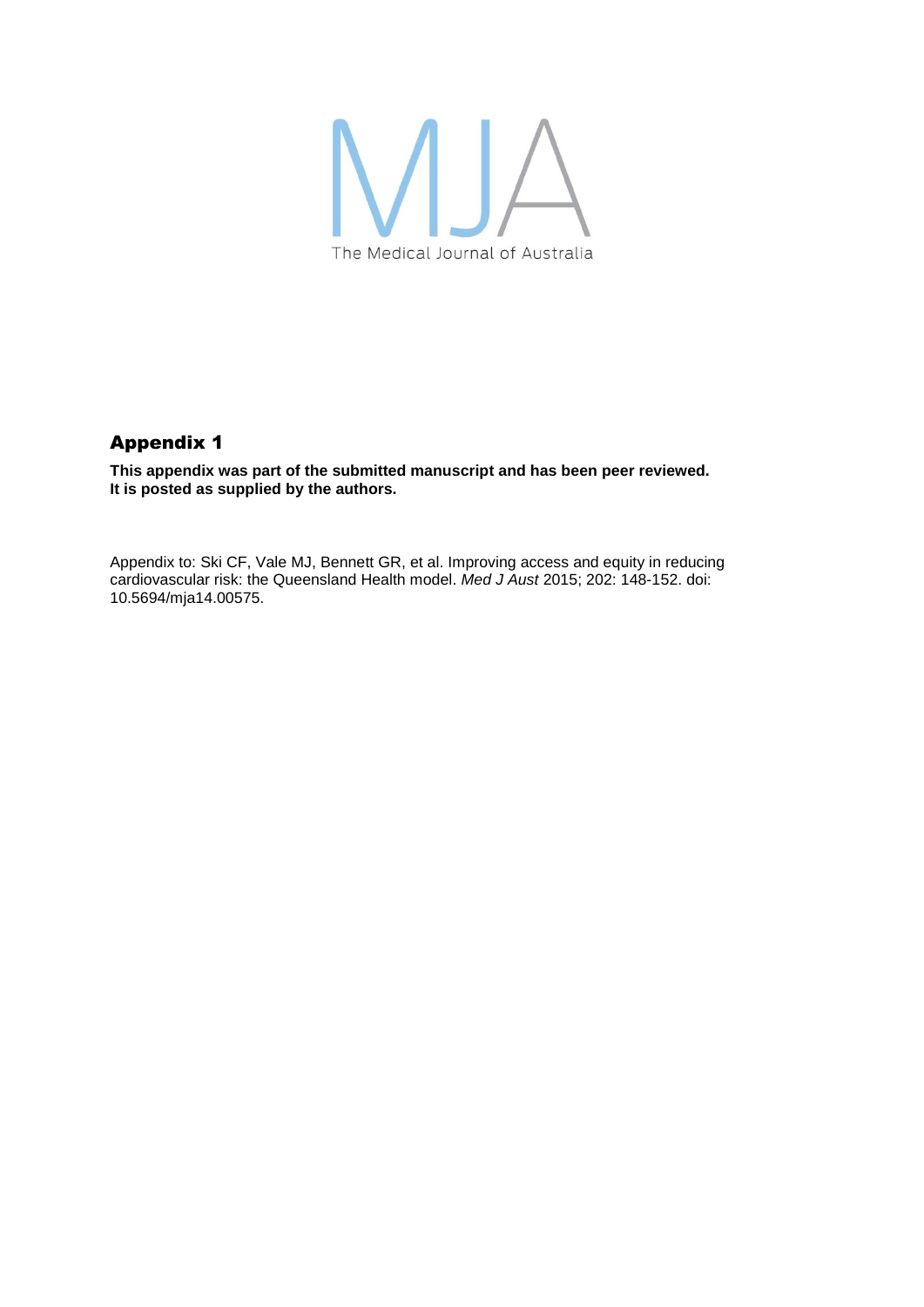#### **Appendix 1.** Description of The COACH Program

## **Core components and distinguishing features of The COACH Program include:**

- Coaches always initiate contact with the patients for coaching sessions  $-$  the program does not depend on the patient contacting the coach;
- Coaches identify the 'treatment gaps' in each patient's management the gaps between guideline-recommended care and the care patients actually receive;
- Coaches educate, advise and encourage patients to close the 'treatment gaps' and achieve guideline-recommended risk factor targets whilst working with their usual doctor(s); and
- Coaches encourage patients to work with their usual doctors to achieve the most practical medication regimens possible, in order to facilitate lifelong adherence to recommended medication.

The COACH Program is delivered entirely by telephone and mail outs. Patients receive an average of five coaching sessions over six months. The coach develops a plan of action with patients to reduce risk factors via goal/target setting, and guide patients using a step-by-step process to achieve the guideline-recommended risk factor targets (e.g. LDL-cholesterol, blood pressure). Patients are coached to take the initiative with their doctors and ask for measurement of risk factors, results of tests, prescription of guideline-recommended medication, and treatment intensification. In doing so, coaches encourage patients to seek more intensive care from their regular doctors in regard to their personal risk factors and medication.

Each verbal coaching session is followed by a structured written report that summarises the session. These written reports, which are generated by The COACH Program software application, provide reference and reinforcement for the patient of expected progress to be achieved by the next session. Each report is followed with a risk factor chart which allows patients to track their progress towards achieving their risk factor targets. The structured summary reports are also forwarded to the patients' general practitioners, specialists and other health professionals. Patients may contact their coach for advice and support between coaching sessions. The COACH Program guides patients step-by-step through the process of achieving their risk factor targets.

## **Centralised data collection to monitor quality and outcomes**

Regular data collection is crucial to success in improving outcomes for patients with chronic diseases such as CVD and diabetes. The COACH Program is fully computerised via a web-based